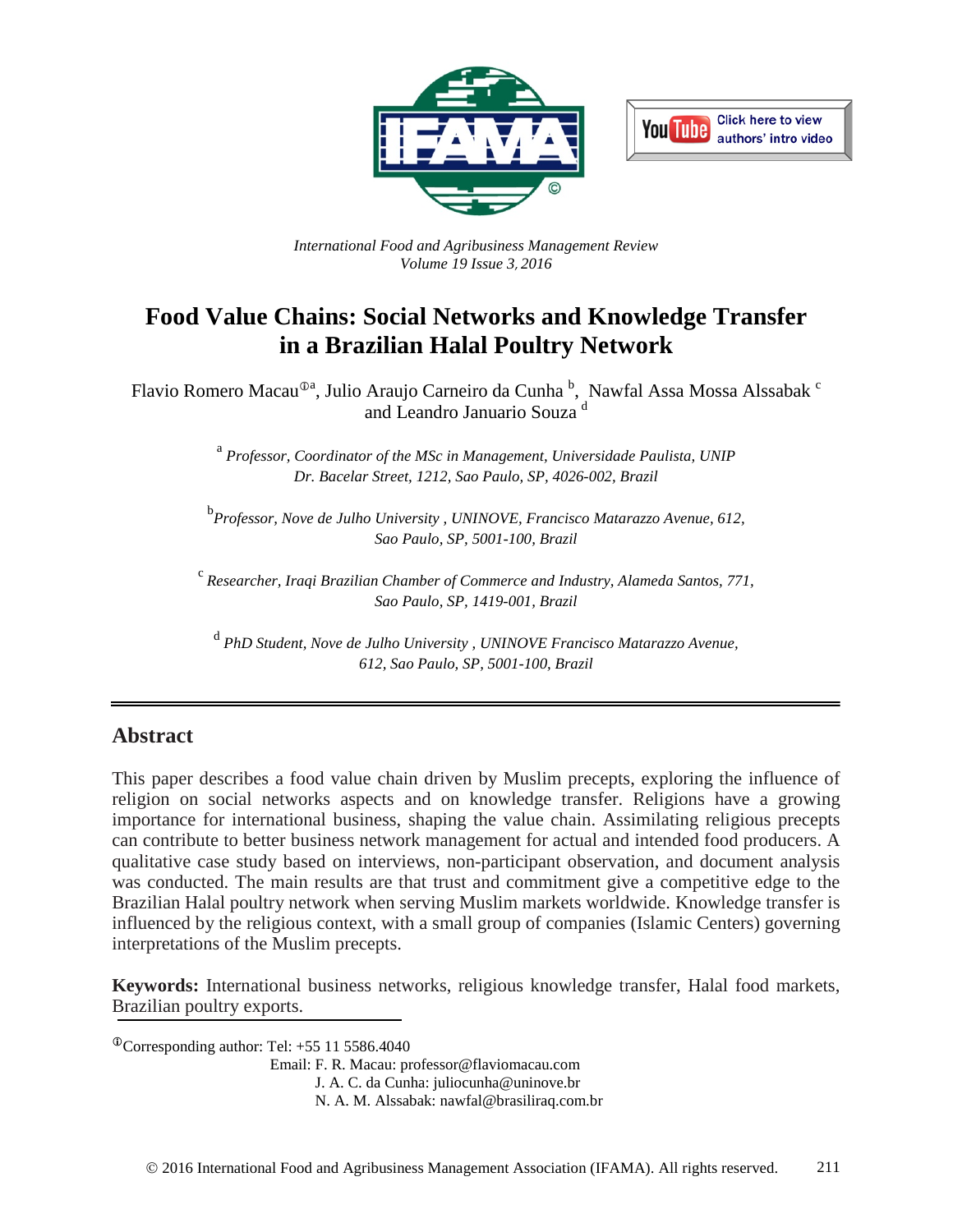## **Introduction**

Food and agribusiness firms face a number of complex challenges to remain competitive, including globalization (Hopewell 2013), IT implementation (Verdouw, Robbemond and Wolfert 2015), environmental changes (Ioris, Irigaray, and Girard 2014), and genetic modification (Inghelbrecht, Dessein, and van Huylenbroeck 2014). Religion has long played its part, as a number of faiths have rules concerning food consumption. As followers grow in numbers and in economic power, so does the influence of their religious customs. Understanding the interconnectivity that religion has in food value chains is critical to delivering products to these specialized and growing market segments. Which procedures must be established and how they are followed depend on the interchange among people, knowledge, and fait—forming a complex network. This research focuses on the following question: what are the characteristics of a religious-based food network? The study addresses Halal food, a growing market due to the rapid increase of Muslim consumers. It depicts roles assigned to Muslim and non-Muslim actors as they play different parts in the value chain. Social network aspects, such as trust and commitment, are assessed with regard to how one builds trust to be accepted into the network and how this type of knowledge, which is highly based on religious precepts, is transferred. The main objective of this research is to describe a Brazilian Halal poultry business network in terms of how religion influences the value chain, especially knowledge transfer and assimilation into processes.

## **Social Networks**

Social networks are abstract, invisible sets of interwoven wires (interactions) and nodes (actors) that form social ties (Fombrun 1982). From a sociological perspective, social networks can be a tool to understand inter-organizational and social relations (Powell and Smith-Doerr 1994) and an alternative concept to the economically defined vision of firms and their constituents (Granovetter 1985). We live in a network society where people are connected, and firms are connected through people. The business environment is formed by a network of organizations to which the specific firm is open to and associated with (Nohria 1992). Inter-organizational networks involve firms linked by sets of people who transfer resources and information among each other, adding value to a product to fulfill a specific consumer need (Gulati and Gargiulo, 1999). These actors (people) relate to each other (purposefully or not), with decisions, behaviors, and deliveries shaped by the rules of the network in which they are inserted (Nohria 1992).

Social networks involve trust; that is, "*an individual's belief about the integrity and dependability of another*" (De Jong, Van der Vegt and Molleman 2007, 871). When relations between actors are based on trust, there is a higher chance of positive results to the network and its participants (Gulati 1995). Trust improves business performance in several ways: continuous learning through increased information exchange; higher motivation for problem solving; greater achievement through joint investments in specific assets that enhance customer relationships; reduction of transaction costs due to fewer control mechanisms; and incentives (Sako 1998). Trust is often acquired through cooperation, i.e., coordinated actions oriented toward common goals, resulting in more efficient collective mechanisms with an outcome of mutual benefits (Combs and Ketchen 1999; Gulati 1995; Verschoore and Balestrin 2008). Religion is also a source of trust (Traunmüller 2010) and encourages benevolence (the intention of one party to do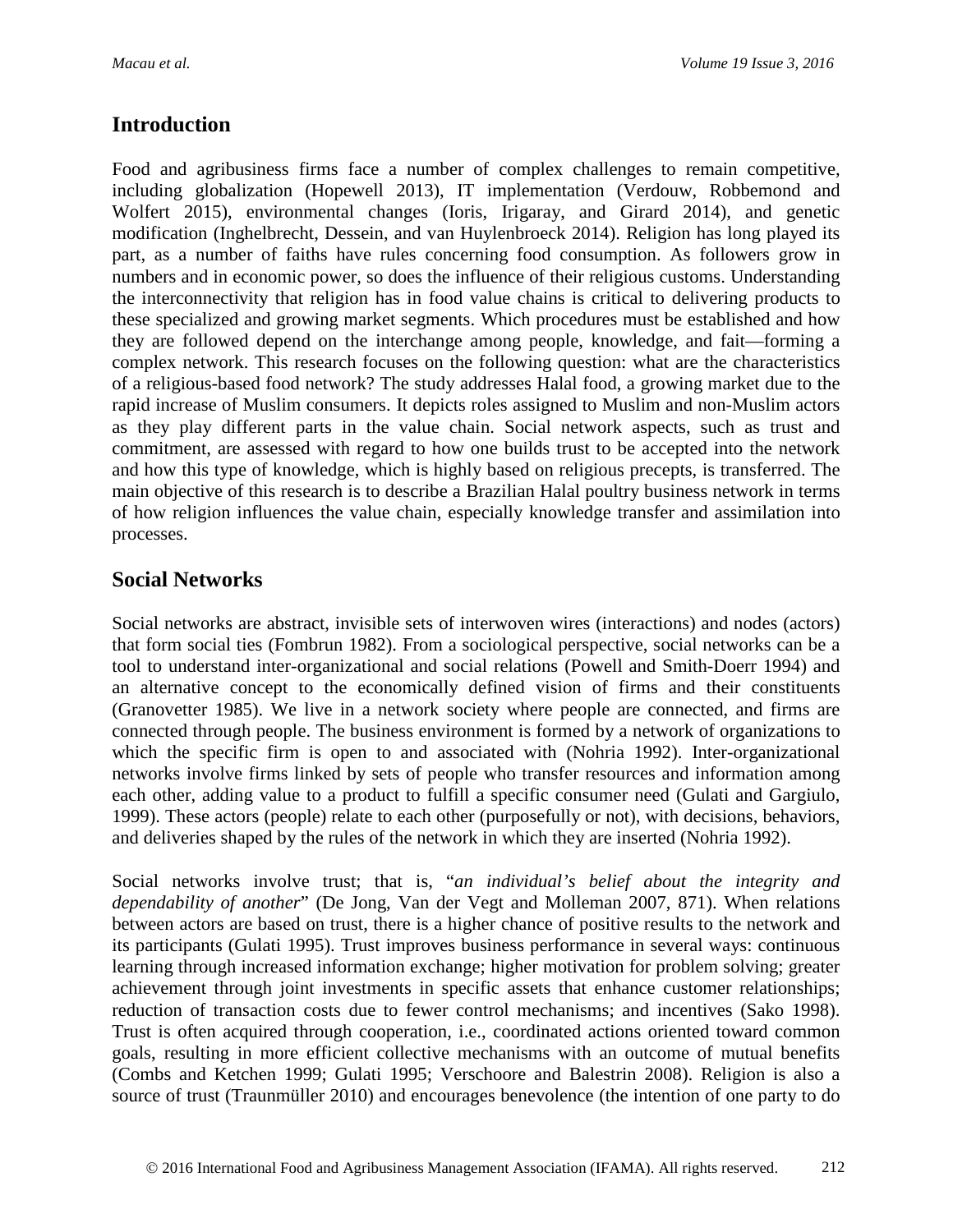good to another) and integrity (adherence to a set of commonly acceptable principles) (Mayer, Davis and Schoorman 1995).

Social networks involve commitment and "*a feeling of sharing beliefs and values with one's entire organization"* (Harrison, Newman and Roth 2006, 306). It involves the confidence from one actor that the other will behave according to rules (explicit or tacit) that regulate (formally or not) the network (Verschoore and Balestrin 2008). It is the belief that the existing relationship is important to the point of being worth keeping which ensures maximum effort to sustain it (Morgan and Hunt 1994). Commitment encourages network participants to preserve their relationships and resist opportunistic behavior toward short-term results in favor of long-term benefits. Ruyter and Semeijn (2002) classify commitment in six categories: emotional, calculative, instrumental, resistance, behavioral, and moral. Although all six may occur in a social network, moral commitment, which is based on social obligations, may be more relevant in a religious context.

### **Knowledge Transfer**

A systematic understanding of how knowledge obtained by individuals diffuses into networks and firms that thus become repositories of such knowledge is a contemporary discussion. Polanyi (1966) conceptualizes knowledge as being both explicit (objective and concrete) and tacit (subjective and implicit). They are intertwined in a dynamic movement. Explicit knowledge is easier to access, formalize, communicate, and share. Tacit knowledge is personal, contextual, and difficult to disclose; it is deeply rooted in an individual's actions and experience as well as in their ideals, values, and emotions (Takeuchi 2001). Tacit knowledge transfer requires an understanding of if, how, and how frequently individuals gather in groups to discuss, converge, and share what they know. These networks may autonomously emerge from individuals, as in communities of practice (Wenger 1998), or they may be promoted by firms (Grant 1996).

Firms are typical repositories for explicit knowledge and enablers of tacit knowledge. They use their structure and schemes to enhance the transference and communication of skills and capabilities, promote the exchange of ideas, and provide internal mechanisms that coordinate and integrate individuals' specialized knowledge (Grant 1996). Knowing how to select, interpret, and integrate knowledge is a valuable asset for firms, and the special skills for creating and transferring it have been identified as central to firm advantage (Modi and Mabert 2007; Nahapiet and Ghoshal 1998). This knowledge management involves the ability to process information, usually through social interactions, changing the firm's range of potential behaviors to a wider set of actionable options. In a value chain, the way knowledge is transferred and internalized through procedures and practices is important for performance by ensuring successful client-oriented experiences (Modi and Mabert 2007). In a network of individuals from different firms, inter-organizational knowledge transfer results from acquiring a partner's existing knowledge or by creating new knowledge collaboratively.

### **Islamic Faith and Halal**

Muslims are a fast growing religious group in the world today with potential to reach more than 2 billion people by 2030 (van Waardenand and van Dalen 2013). Demand from Muslim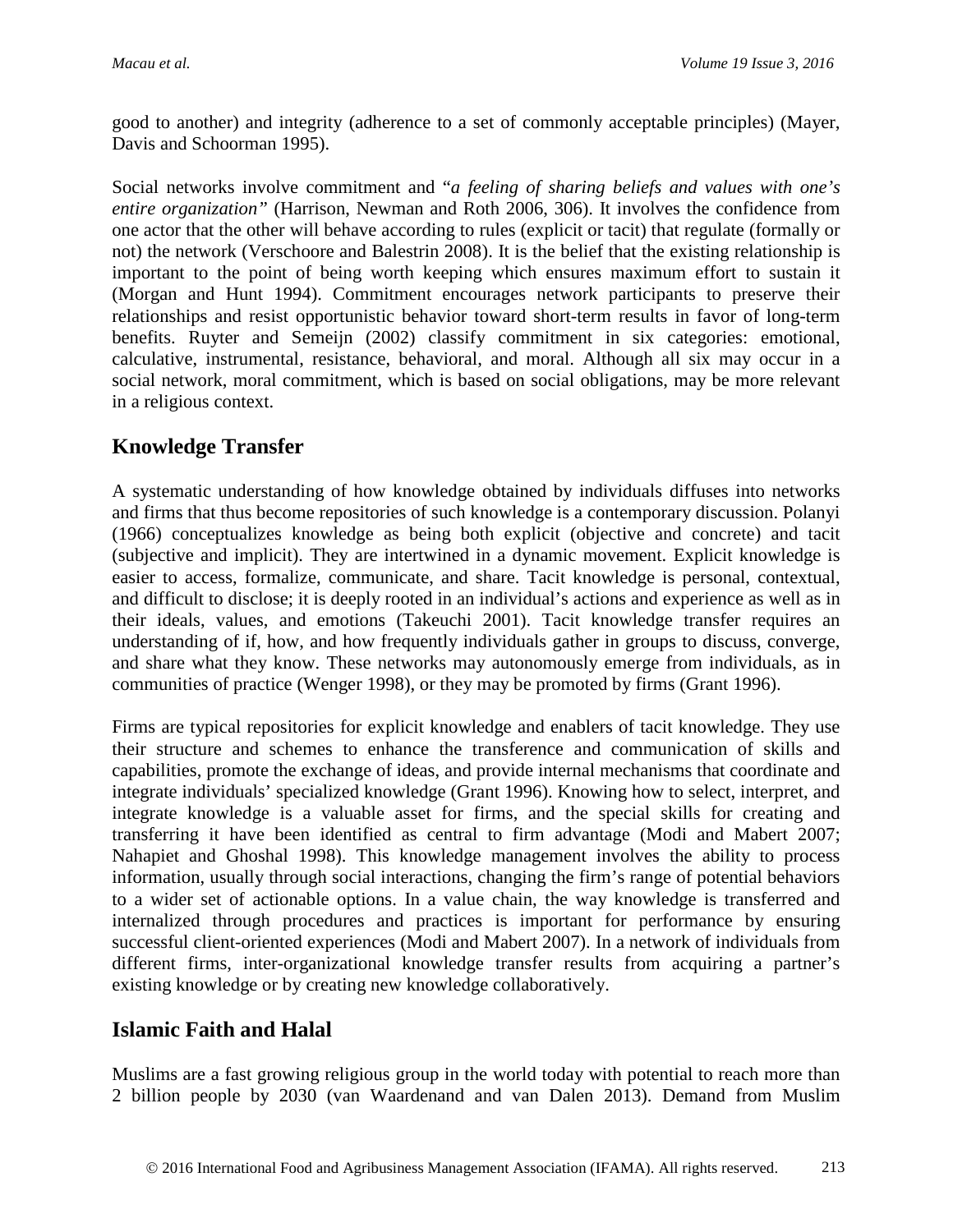consumers is expected to grow rapidly, especially in non-Middle Eastern regions such as Western Europe and Asia (Ayyub, Rana, Bagi, and Al-Thomaly 2013; Lever and Miele 2012). Many followers include Halal certification as a buying criterion. Halal refers to that which is permissible according to the Islamic law (Zainalabidin, Golnaz, and Mad 2011). A Halal certification guarantees that a number of "must do" activities were observed to declare the meat is Halal, involving production, manufacture, transportation, and commercialization processes. A network of religious leaders, auditors, plant supervisors, laboratory analysts, and chemical technicians work in consonance with a common religious drive (Xu, Cai, Chui, Ye, and Yu 2012). After a careful examination of what is done, how it is done, and by whom, a product may be labeled as permissible to Islam customs. Agribusiness firms interested in expanding to Muslim markets may find it difficult to obtain a Halal certification as it demands specific religious processes and knowledge management. Costs can be higher due to more strict rules and procedures. However, these markets are often willing to pay more for Halal products (Verbeke, Rutsaert, Bonne, and Vermeir 2013).

### **Methodology**

The main objective of this research is to describe a business network driven by Muslim precepts with the aim of understanding the characteristics of a religiously based food network. It involves questions related to social networks, knowledge transfer, and religiosity (represented by the Islamic faith), such as: (i) Do Muslim and non-Muslim actors play different roles in the value chain? (ii) How are trust and commitment built into this network? (iii) How is this religious knowledge transferred? Is faith a facilitator or a blocker? (iv) What are the challenges for Halalbased networks and how are these met?

A qualitative case study was conducted to suit the descriptive nature of the study and used openended questions to elicit an understanding of the decision-making process (Eisenhardt 1989; Halinen and Törnroos 2005). This technique provided opportunities to access this network and reveal its peculiarities by capturing the reality from "someone internal" to the phenomenon (Yin 2009). Qualitative research is also expected to better capture the meanings hidden in rules, routines, and practices, which is necessary in a phenomenon closely tied to religious precepts, where actions have an additional dimension to the usual business management interpretations. Activities were fulfilled from March 2013 to June 2014 with participants from the Brazilian Halal poultry network. The researcher individually interacted with the participants in a neutral, uncontrolled environment. These interactions involved: twenty-nine interviews with key actors (e.g., Islamic Centers); thirty-nine reports and institutional documents from associations (e.g. 2012 Brazilian Poultry Magazine); sixteen Halal documents (e.g., expedited certificate); two visits to slaughterhouses in the South and Southeast regions of the country. Pictures and other identification information were not disclosed; one non-participant observation on a mission to a Mexican firm (e.g., field journal page).

Events were observed through the conceptual lens of social networks, knowledge transfer, and religiosity, which oriented data selection and analysis based on the information that was freely disclosed by the Halal network actors during the trip. Questions were asked as the phenomenon unfolded and not as *a priori*. Data was interpreted through discourse analysis, building meaning through stories, narratives, and dialog (Bardin 1977; Denzin and Lincoln 2005). Critical events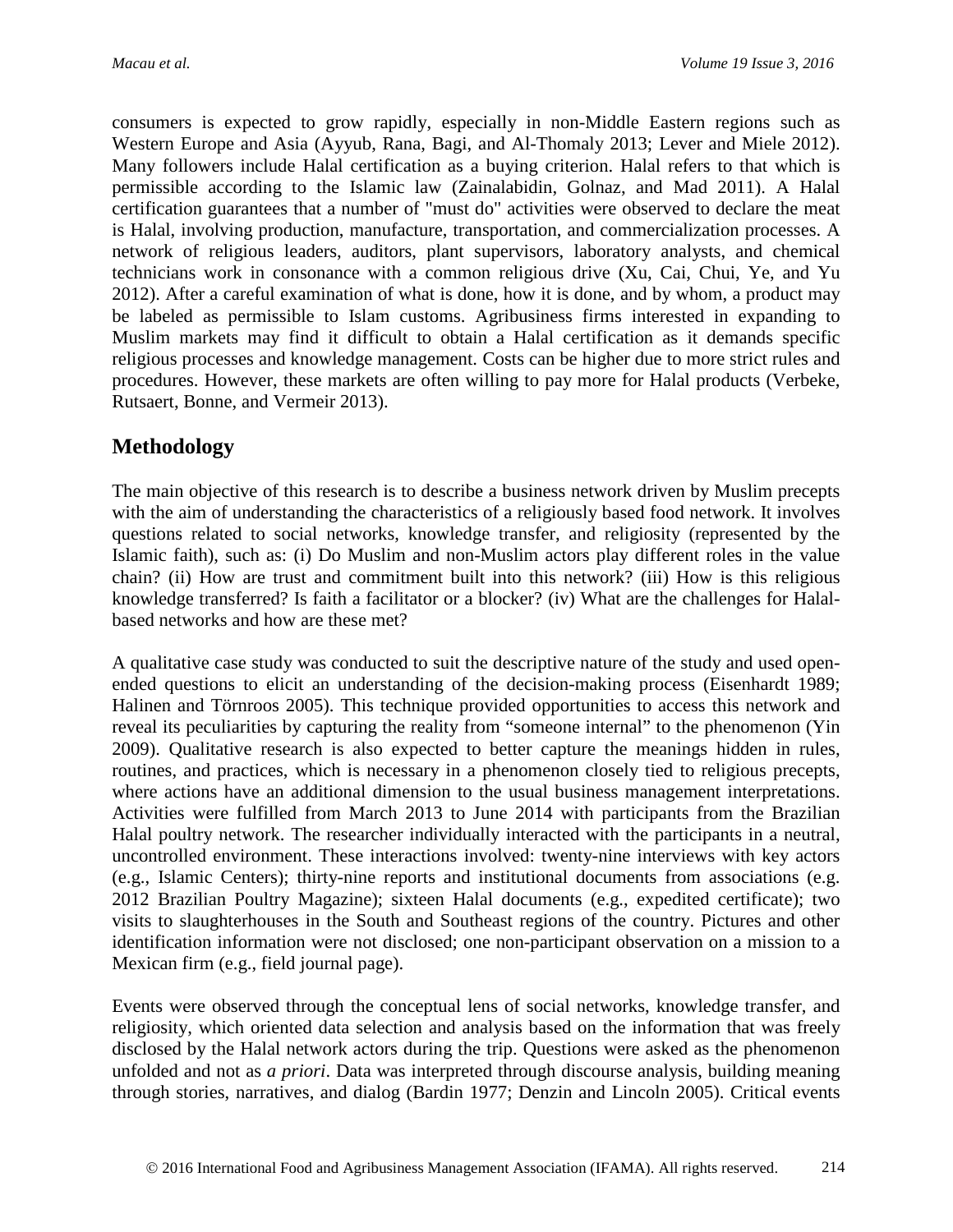related by the actors were recorded to convert this tacit information into more explicit knowledge. To construct meaning, the researchers observed how meaning was grounded in the actors' discourse (Ryan 1999; van der Spiegel, van der Fels-Klerx, Sterrenburg, van Ruth, and vanDijik 1997).

#### **Results: The Brazilian Halal Business Network**

Brazil has a prominent role as a food exporter, e.g., being the world's major broiler meat exporter (Figure 1). About 44% of this volume is Halal-labeled (MDIC 2014), a substantial mark achieved from a series of businesses in a well-organized network. This network emerged around the 1980's in response to demand on the Brazilian poultry exporters to slaughter chickens under Islamic religious precepts for the growing Middle East Halal market.



**Figure 1.** Major broiler meat exporters estimates 2001–2016 (USDA 2016).

This network became especially active in the last decade and involves chicken poultry producers (e.g., BRazilFoods), chambers of commerce (e.g., CCIBI - Brasil Iraq Chamber of Industry and Commerce), government representatives (e.g., APEX - National Agency for Promotion of Exports and Investments), national associations (e.g., ABPA - Brazilian Association of Poultry Producers), and Islamic Centers (e.g., CDIAL - Latin American Promotion Center of the Islam), with these last groups responsible for Halal certification for exported products. The network is mostly informal and horizontal, with no actor in full control of events. Although producers have economic influence (e.g., BRazilFoods had a total income of around US\$10 billion in 2014), they do not stand alone. Chambers of commerce support negotiations with export markets, being able to direct actions: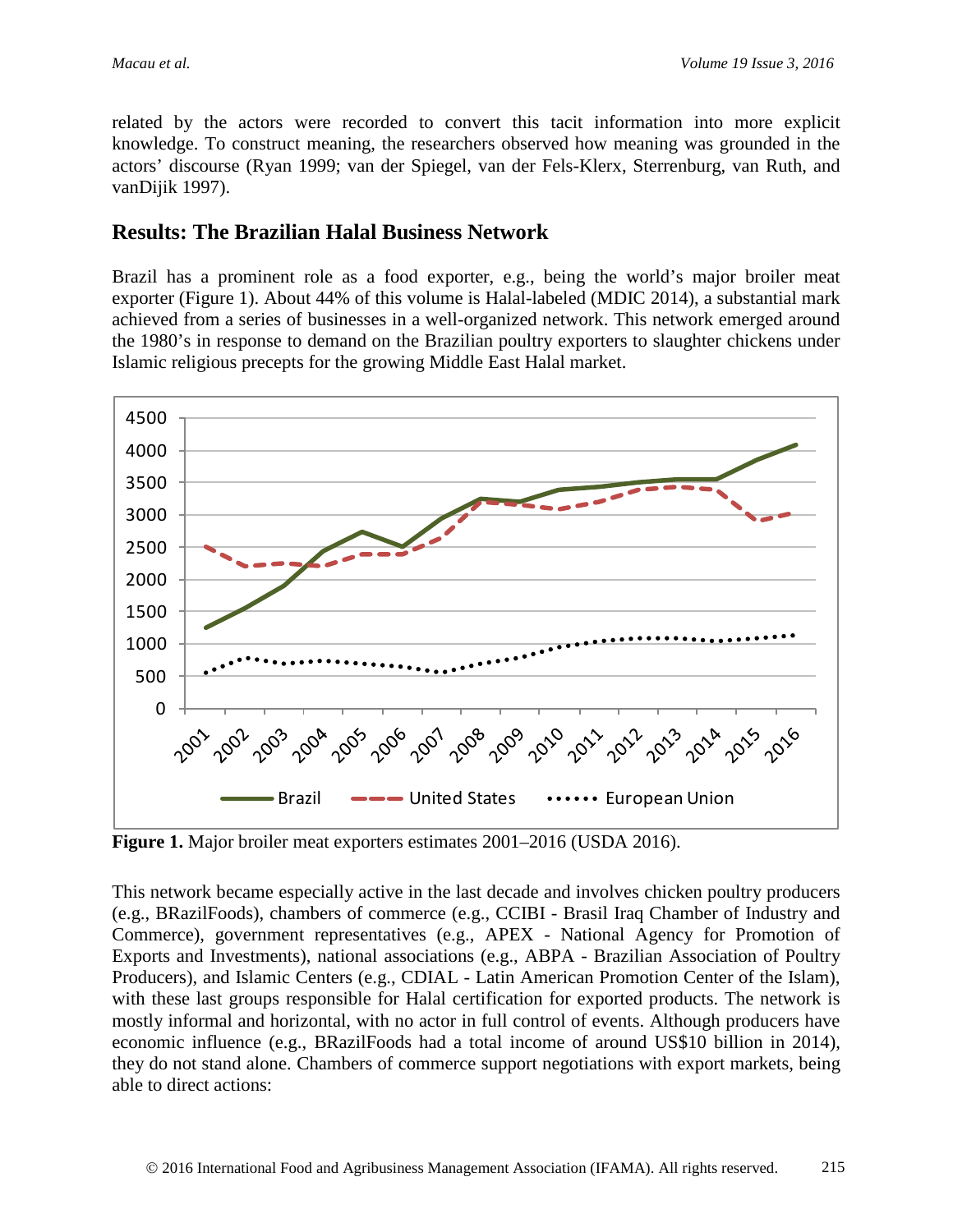*We do studies, research, fairs, and invite the slaughterhouses. We accompany the buyer, introduce buyers to the exporters […] When delegations come from abroad […] the chamber accompanies them, offers support with translations. [...]We try to serve as a link with the*  embassy, so we can solve those problems. We have joint actions with the Ministry of *Agriculture; what interests us is seeing reliable Brazilian Halal chicken in the Middle Eastern countries. (Chambers of Commerce)*

The government may block participants that do not comply with regulations, e.g., enforcing sanitary normative and influencing commerce through its ambassadors:

*All Embassies work closely with the producers, exporters and associations in Brazil for this end. We are […] official facilitators (Brazilian Embassy)*

*The Ministry of Agriculture also acts outside of the slaughterhouse [...] in the making of rations, in the aviaries, regulating the way they make the chicken's ration and the way the chicken is raised (Chamber of Commerce)*

In the international Halal market, Brazilian companies and bureaus seems to have a competitive edge through these inter-organizational exchanges. Brazil openly abridged Arab immigrants in the twentieth century (e.g., Syrians and Turkish) and coexistence with diverse cultures and cults—from European Catholicism, African Umbanda, Japanese Shinto, and Middle East Judaism—is encouraged. Brazilians offer little resistance to foreign habits and procedures, accepting others' ways with a little constraint. The first Islamic-oriented bureaus were established there by immigrants around the 1970's, building a robust network to guarantee that religious requirements were fully respected and promoting the country to a first-mover position in food exports (especially poultry) to the Middle East. In a context governed by beliefs and dogma, the Brazilian Halal network assigned specific roles, built trust and commitment, and transferred knowledge through its actors, thus overcoming a series of challenges.

#### *(i) Do Muslim and non-Muslim actors play different roles in the value chain?*

Islamic Centers also block participants by denying certifications to those that do not follow strict Halal rules. These rules determine explicit roles in the value chain for Muslim and non-Muslim actors. As an example, the slaughter process is performed by a practicing Muslim, hired by the Islamic Center, working inside the producer facility. This is a *sine qua non* condition for certification. Non-Muslims may participate in other phases of the production process such as receiving livestock, preparing it for the slaughter, adjusting equipment, processing poultry, packing, and transporting it to export consolidation centers. However, the slaughter must be done by a Muslim and facilities must have the necessary infrastructure for them such as an appropriate area for daily prayers. Most Muslims employed by Islamic Centers are originally from Middle Eastern countries such as Iraq and Syria. This practice serves to guarantee that not only procedures, but above all, the will of God, will be respected during the critical phases of the process. As the responsibility relies on the Islamic Centers, they work diligently to maintain their reputation. Formed in their majority by Middle East immigrants who moved to Brazil in the twentieth century, Islamic Centers are central to the legitimization of the whole process. They act as local beacons to Islamic followers, with the Shah (religious authority), offering spiritual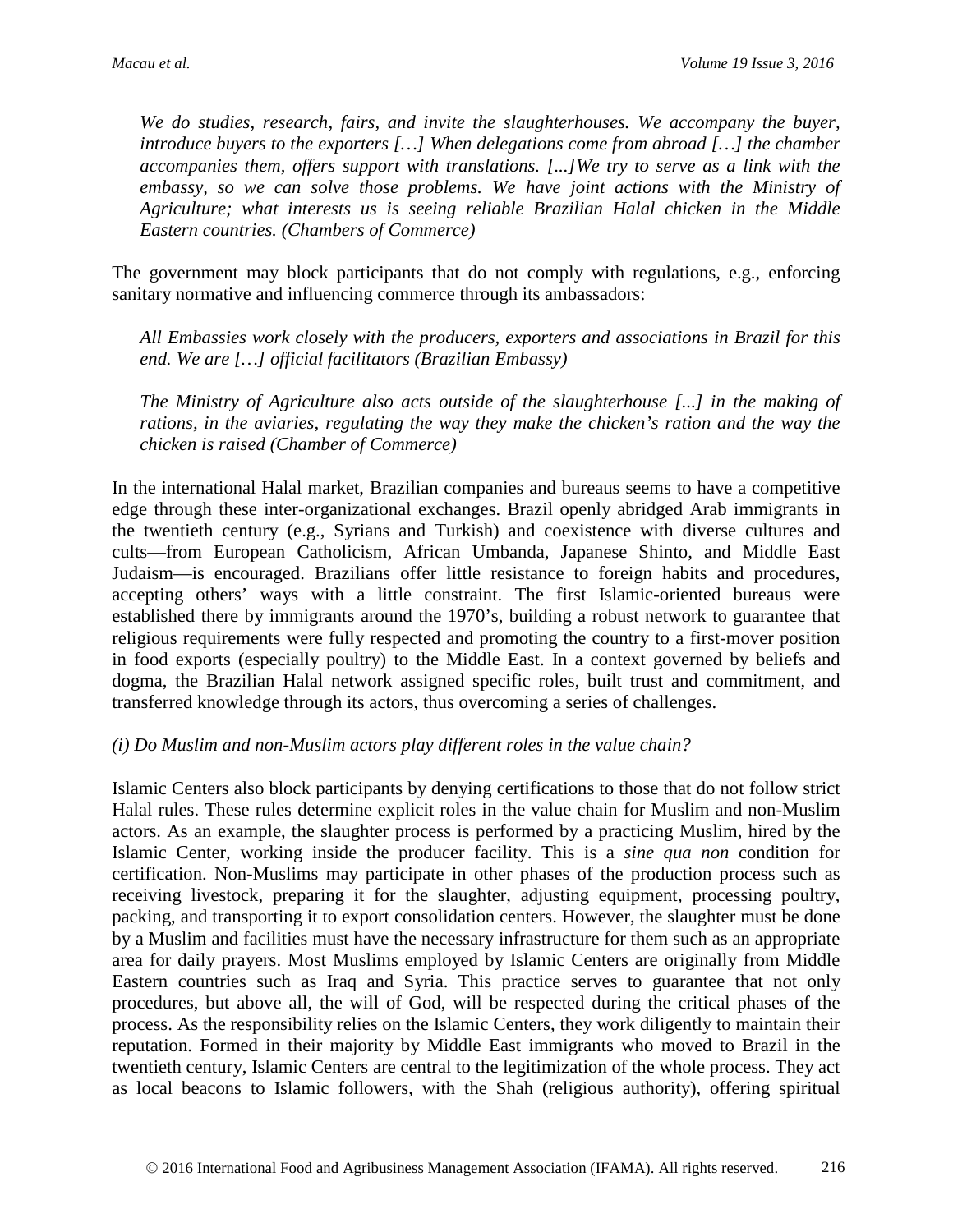guidance. As a by-product, they legislate on Halal issues and lend their reputations to the certification process. However, their professed duty is to contribute to a better understanding of the Islamic faith. Transferring knowledge—be it religious values or technical procedures—is considered a privilege, resulting in direct (employment) and indirect (investment in social events) benefits to the Islamic community.

#### *(ii) How are trust and commitment built into this network?*

Common religious backgrounds play an important part. Spreading Islam is a central activity to Muslims, one which must be above all others. Islamic Centers do not compete openly with each other. They collaborate, even helping competitors. Cooperation comes easily, especially internationally:

*There is a professional ethics in the world of the Halal certifiers, what we call borderline ethics […] We have a certain respect, to not cross borders and to not get in other people's way. […] I've done some work in some countries, Uruguay; I've been helping out people in Argentina, Malaysia, etc. […] (Islamic Center).*

The chambers of commerce, formed in their majority by immigrants from Middle Eastern Muslim countries, help connect producers, Islamic Centers, and government agencies with potential clients, usually from their motherland (e.g., Saudi Arabia). Islamic Centers do not see one another as "enemies" as they are created for the same purpose: to practice their religion, to provide teachings for children and adults, and to connect participants with their religion, consequently spreading the Islam. To foster distrust among each other would be harmful to the business network that they are all part of. There is respect for both the acting boundaries as well as a disposition to help:

*He is my competition [another Islamic Center], and I'm helping out a competitor, I know this (Islamic Center).*

Cooperation is achieved as it benefits the network. A trusted *Halal* product favors a higher market share in Muslim countries, which results in more future invoices that will need a certificate, promoting a virtuous cycle. How does someone build the trust to be accepted into the network? Potentially any firm may participate as long as it follows Islamic precepts correctly. However, given the huge number of chicken slaughterhouses in Brazil (in the thousands), forming a reliable network is necessary to build trust. The presence of too many certification emitters could prove harmful, leading to a myriad of interpretations of the Quran, eventually influenced by a specific firm interest. Because there are few internationally recognized Islamic Centers in Brazil, there is enhanced trust that the food is produced in accordance with strict Halal procedures. It is clear who is in charge of religious guidance, increasing trust. In an informal conversation, the Director of an Islamic Center reported that once a relevant poultry producer attempted to bypass the center and planned their own structure for Halal slaughter and certification. The initiative was halted after the firm realized that it would not be able to legitimize its process. Also, the majority of producers are represented by a centralized nationwide association: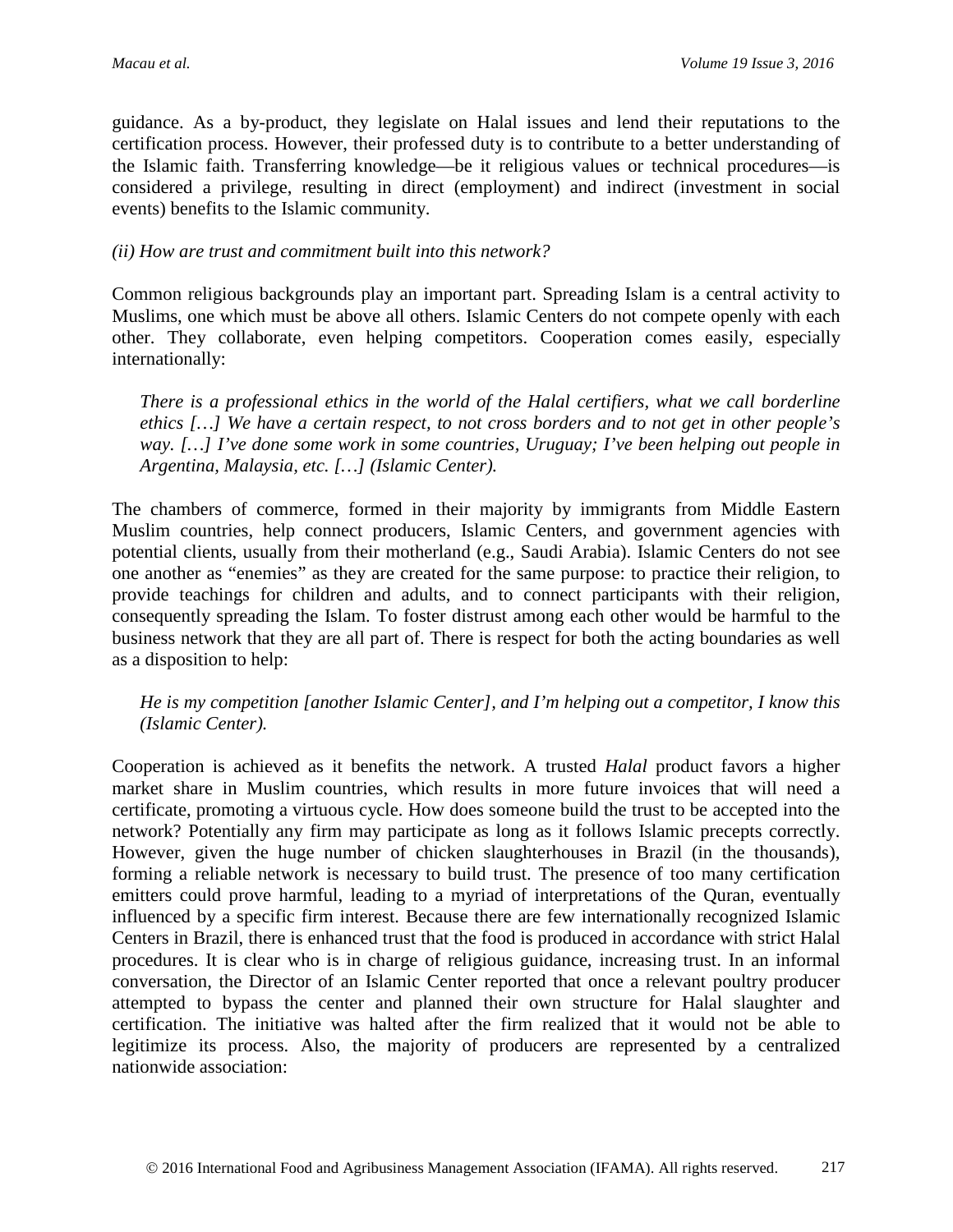*There are divided sectors, I don't want to name them, but there are many. [name excluded], for example, is one case. There are one hundred associations, so the government doesn't know who to speak to. But when the government talks to me, for example, about exports, he knows that I represent 97% to 98% of the Brazilian chicken exporters. When he comes to me and says there is a registration problem, I talk to 97% of the people that export, so this has a lot to do with the synergy between the private sector, through these strong associations, and the government perceiving this "associative" model (ABPA).* 

*(iii) How is this religious knowledge transferred? Is faith a facilitator or blocker?* 

Centralization fosters homogenous interpretation. With few certifiers Halal customers' needs can be quickly embedded, enhancing trust. Knowledge transfer is practically immediate. To assert that this is done is of utmost importance to establish a solid relationship with the Islamic Centers, i.e., with the local religious authority, thereby according to reputation and legitimize participation. Knowledge transfer is therefore mediated by the Islamic Centers, which have the legitimacy to interpret Muslim precepts. Explicit knowledge of the Halal process is widely documented and freely available on websites, but its enactment is tacit and involves a deep commitment to religion:

*It's teaching. The people that don't profess the Islamic religion (…) don't know their details, so the Islamic Centers (…) also take care of the certification of Halal slaughter and have a fundamental part in it, in saying: look, this is licit, this is illicit; if you want to sell in my country, this is how it's produced and accepted by the Muslim community (Islamic Center).*

The transfer of this knowledge is not a purely rational, planned process. It comprises both tacit and explicit knowledge. Explicit knowledge comes from widely known Halal regulations, subject to certification upon inspection. However, interpretations may vary. To many Sunni religious leaders, it suffices that the prayer "Allah is great" is said, irrespective if by a human being or by a machine with a recorded voice. To Shi'a followers, the prayer must be offered by a Muslim, present at the time and repeated for each animal slaughtered. The Islamic Centers accumulate a number of experiences in shared narratives, transferred to both Muslim and non-Muslim workers - these stories help determine what to do. Also, stages critical to the religious precepts must work as a separate, independent part. The less the company disputes an issue with the Islamic Center technician, abiding promptly to his religious directives, the faster it will have the batch certified. What is paramount is that technicians share questions and interpretations with religious authorities, participate in training sessions and discussions, and pass on experiences and lessons learned. When an unexpected event occurs, it is not uncommon for production to stop while a call is placed immediately to the highest religious authority from the Islamic Center. Every new technology, process, and change must be approved by the religious authority to maintain the Halal certificate. The Quran does not have specific answers to all modern questions (e.g., if transgenic soy beans are Halal); therefore, interpretation is needed. The Islamic Centers provide answers based not only on their knowledge of the Quran, but also based on international communities of practice that are periodically consulted, as processes and initiatives are discussed with the highest religious authorities.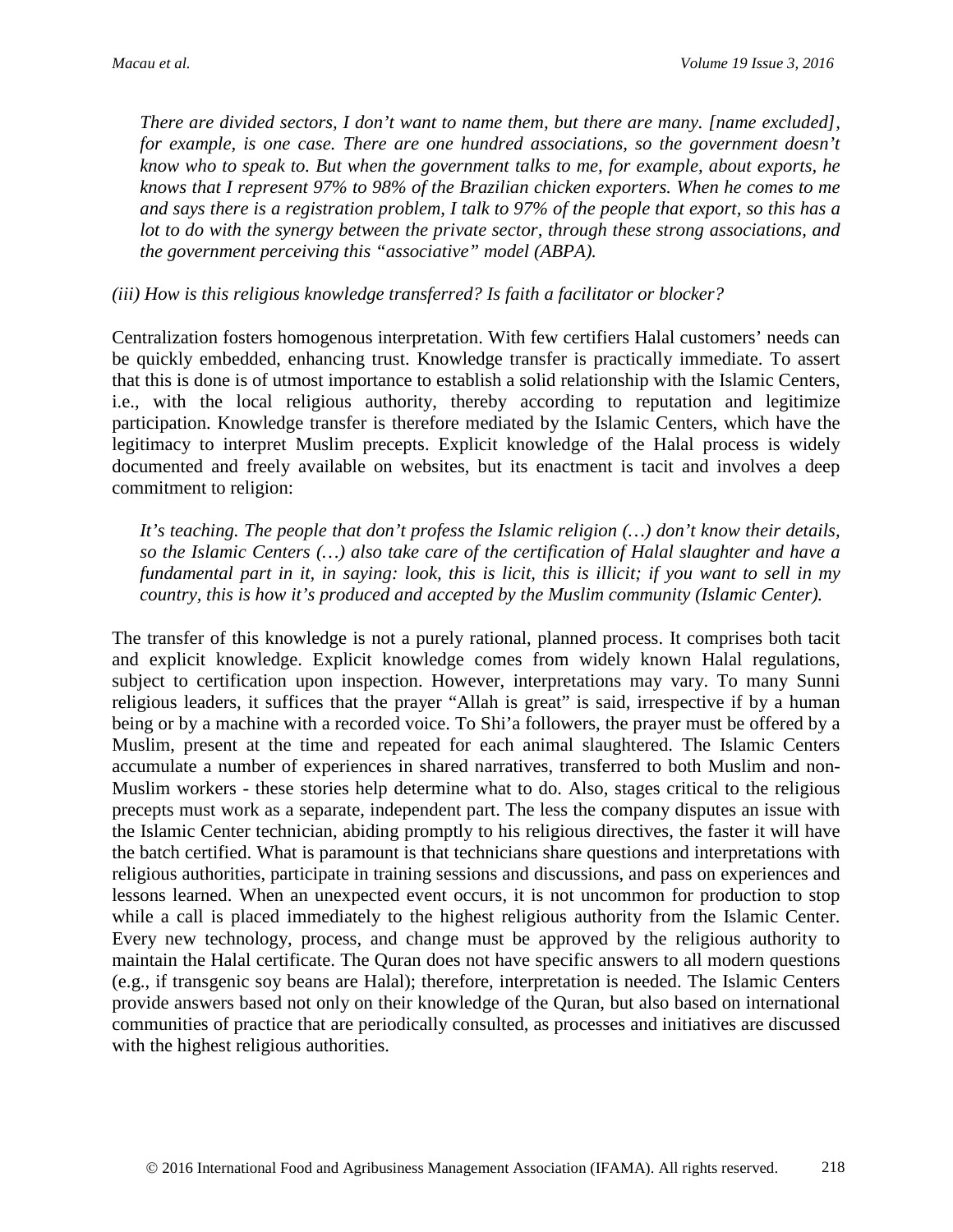*(iv) What are the challenges for of the Halal-based networks and how are these met?*

Following Islamic precepts is not difficult; however, to be perceived as a follower of Islamic precepts is a great challenge. Social connections, active government participation, historical and immigration ties provide an important part of the answer. Recent events (e.g., 9/11) led to a mutual sentiment of distrust, explaining part of the declining exports of poultry from the U.S. to Muslim markets. Centralization and coordinated actions, such as those promoted by the ABPA, help harmonize network players:

*[We] have this, a single position, teaching everyone how to produce [to the Muslim world]. If you go to the International Agriculture Fair, held last week, you'll see the network united, from the genetics to the salesman, passing through equipments [sic], laboratories, vaccines, through everything. That has helps [sic]a lot (ABPA).*

Brazilian Halal poultry producers must accept the external slaughter agent and his decisions. Success in certification depends mostly on the firm's propensity to create the proper conditions for the work of the Muslim technician responsible for slaughter:

*The employees that usually do the bleeding, supervision, auditing, they are Muslims. They are already hired by the Islamic Center, they have no bond to the producer, to the slaughterhouse. They are not employees of the company they are working directly with […]. [The firm] has to provide offices [...] and one praying room [to them] (Islamic Center).* 

#### **Discussion**

The Brazilian poultry Halal network is formed by a complex social array (Fombrun 1982; Powell and Smith-Doerr 1994) that includes Muslims and non-Muslims alike. Although its economic drivers are strong, there is evidence of a concern for other social objectives (Granovetter 1985) such as the dissemination of the Islam and the strengthening of the Muslim community and customs. Producers adapt themselves to foreign social rules and beliefs, modifying installations and procedures if they are to participate in this market (Nohria 1992), driven to a great extent by religious precepts (Traunmüller 2010). Participants act according to rules that regulate the network (Verschoore & Balestrin 2008) as trust is strongly governed by the Islamic Centers. The network is committed to every value-adding activity since mishandling by any link of the chain may compromise the reputation of the system. This reputation is strongly based on social obligations (Ruyter & Semeijn 2002); incurring an error is interpreted as not acting according to Muslim rules and beliefs. The expressive growth of this social network, based on trust and commitment, is evidence that coordinated actions oriented toward common goals result in mutual benefits and improved performance (Sako 1998). The social component of the network is decisive since different interpretations occur as to what constitutes a Halal product (Lever & Miele 2012). Without a completely clear standard, there is a barrier to entrants due to interpretation. Knowledge is not totally explicit (Polanyi 1966); i.e., knowing the rules and procedures is not enough to build trust. The tacit component, with its ideals, values, and emotions (Takeuchi 2001) plays a significant part, with decisions being taken by the religious authority and then transferred as knowledge through the network. This knowledge transfer is subject to the specific governance of the Islamic Centers (Grant 1996). Their predominance in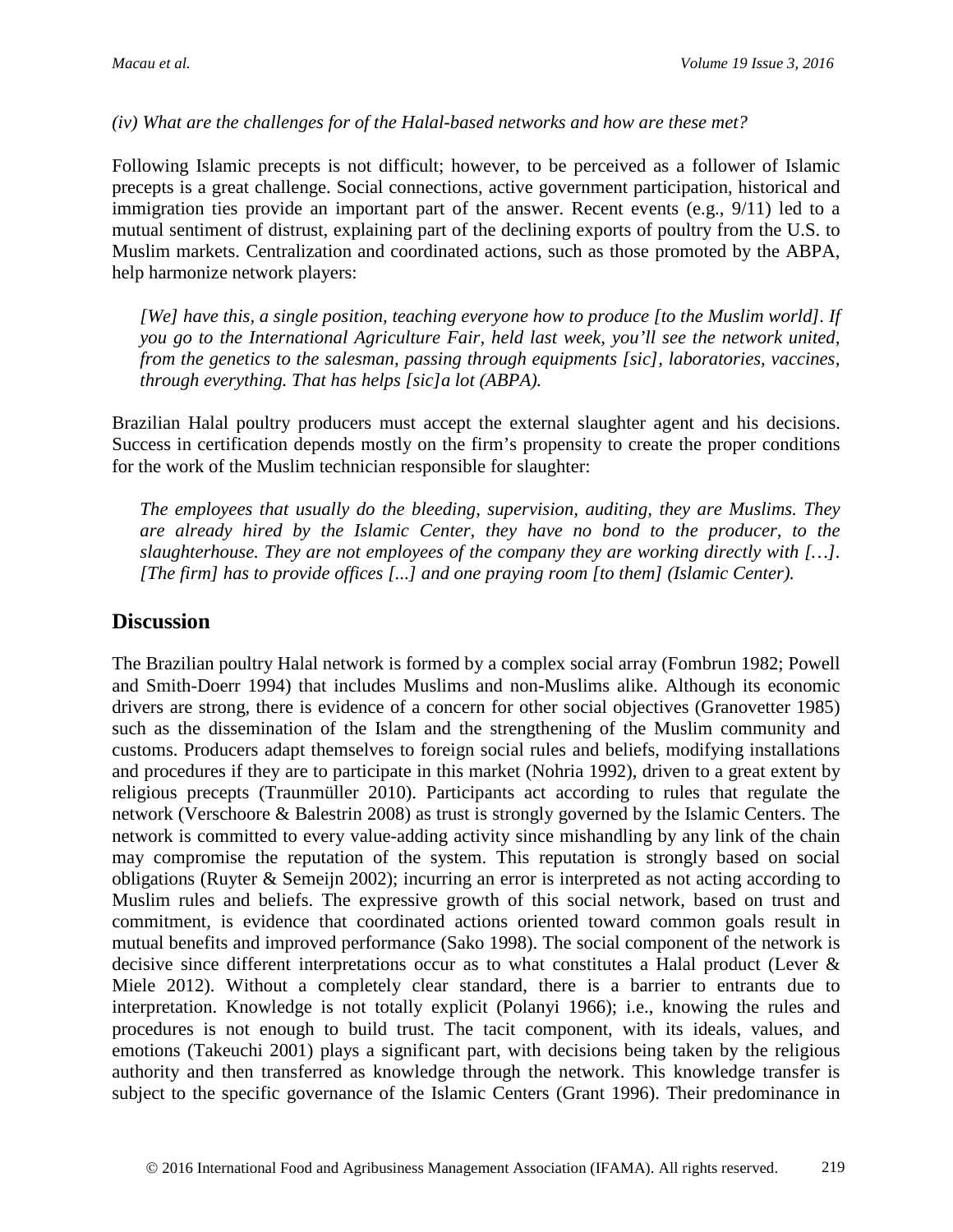knowledge selection, interpretation, and integration, given their identification and proximity to the Muslim customers, result in a central firm advantage (Modi & Mabert 2007; Nahapiet and Ghoshal 1998).

#### **Conclusions**

This research described a Brazilian poultry export social network driven by Halal precepts. The network involves Muslims and non-Muslims alike abiding to Islamic religious procedures and rules. Trust, commitment, and knowledge transfer in a religious centered network were observed, specially from the Islamic Centers, which offer spiritual and practical guidance. The implications of this research include the importance that religious precepts may have for international business networks (e.g., shaping operations) and confirmation that knowledge transfer theories explain situations where religious precepts play a central role. Assimilating these implications may contribute to better business network management for food producers. Recommendations for future research include describing networks for other products (e.g., meat), for other religious regulations (e.g., Kosher), and in other countries (e.g., Australia) to better comprehend how religious precepts influence food value chains.

#### **References**

Ayyub, R., A. Rana, A. Bagi, A. Al-Thomaly. 2013. Exploring future markets for Pakistani Halal meat export. *International Journal Social Entrepreneurship & Innovation* 2(1):11–20.

Bardin, Laurence. 1977. Content analysis. Lisbon: Editions Lisbon.

- Combs, J. G., and D. J. Ketchen. 1999. Explaining interfirm cooperation and performance: toward a reconciliation of predictions from the resource-based view and organizational economics. *Strategic Management Journal* 20(9): 867–888.
- De Jong, S. B., G. S. Van der Vegt, and E. Molleman. 2007. The relationships among asymmetry in task dependence, perceived helping behavior, and trust. *Journal of Applied Psychology* 92(6): 1625.
- Denzin, N., and Y. Lincoln. 2005. The discipline and practice of qualitative research. *Handbook of Qualitative Research* 3(1): 1–32.
- Eisenhardt, K. 1989. Building Theories from Case Study Research. *Academy Management Review* 14(4): 532–550.
- Fombrun, C. 1982. Strategies for network research in organizations. *Academy of Management Review* 7(2): 280–291.
- Granovetter, M. 1985. Economic action and social structure: The problem of embeddedness. *American Journal of Sociology* 91(3):481–510.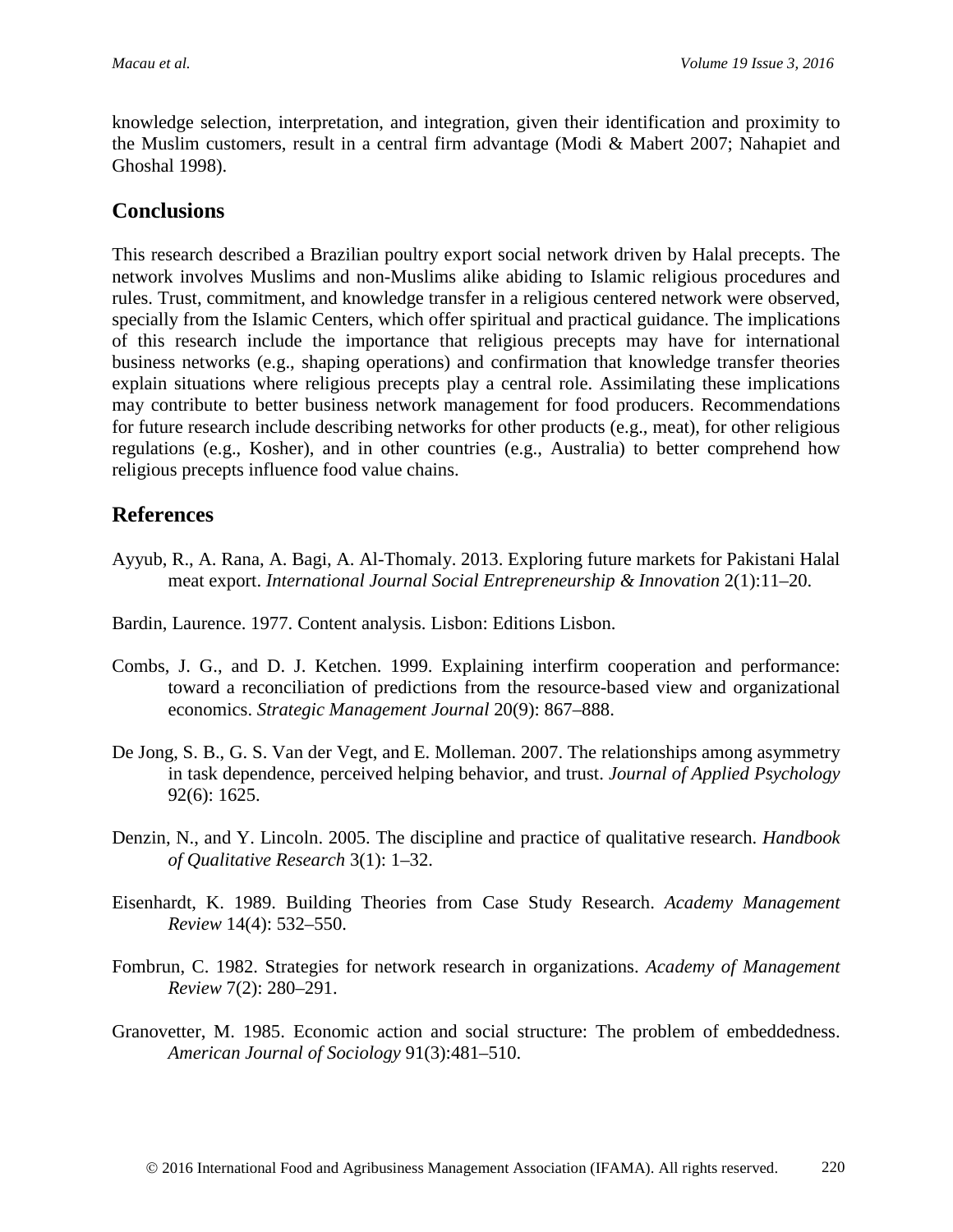- Grant, R. 1996. Toward a knowledge-based theory of the firm. *Strategic Management Journal* 17(Winter Special Issue): 109–122.
- Gulati, R. 1995. Social structure and alliance formation patterns: a longitudinal study. *Administrative Science Quarterly* 40(1):619–652.
- Gulati, R., and M. Gargiulo. 1999. Where do inter-organizational networks come from? *American Journal of Sociology* 104(5):1439–1493.
- Halinen, A., and J. Törnroos. 2005. Using case methods in the study of contemporary business networks. *Journal of Business Research* 58(9):1285–1297.
- Harrison, D. A., D.A. Newman, P. L. Roth. 2006. How important are job attitudes? Metaanalytic comparisons of integrative behavioral outcomes and time sequences. *Academy of Management Journal* 49(2):305–325.
- Hopewell, K. 2013. New protagonists in global economic governance: Brazilian agribusiness at the WTO. *New Political Economy* 18(4):603–623.
- Inghelbrecht, L., J. Dessein, G. Van Huylenbroeck. 2014. The non-GM crop regime in the EU: How do Industries deal with this wicked problem? *NJAS-Wageningen Journal of Life Sciences* 70(1): 103–112.
- Ioris, A. A. R., C. T. Irigaray, and P. Girard. 2014. Institutional responses to climate change: opportunities and barriers for adaptation in the Pantanal and the Upper Paraguay River Basin. *Climatic Change* 127(1):139–151.
- Johanson, J., and L. Mattson. 1988. Internalization in industrial systems: a network approach. In *Strategies in global competition*, edited by N. Hood and J. Vahlne. London: Croom Helm.
- Lever, J., and M. Miele. 2012. The growth of Halal markets in Europe: an exploration of the supply side theory of religion. *Journal of Rural Studies* 28 (4): 528–537.
- Mayer, R. C., J. H. Davis and F. D. Schoorman. 1995. An integrative model of organizational trust. *Academy of Management Review* 20 (3): 709–734.
- Modi, S., and V. Mabert. 2007. Supplier development: improving supplier performance through knowledge transfer. *Journal of Operations Management* 25 (1): 42–64.
- Morgan, R., and S. Hunt. 1994. The commitment-trust theory of relationship marketing. *Journal of Marketing* 58 (3):20–38.
- Nahapiet, J., and S. Ghoshal. 1998. Social capital, intellectual capital, and the organizational advantage. *Academy of Management Review* 23(2):242–266.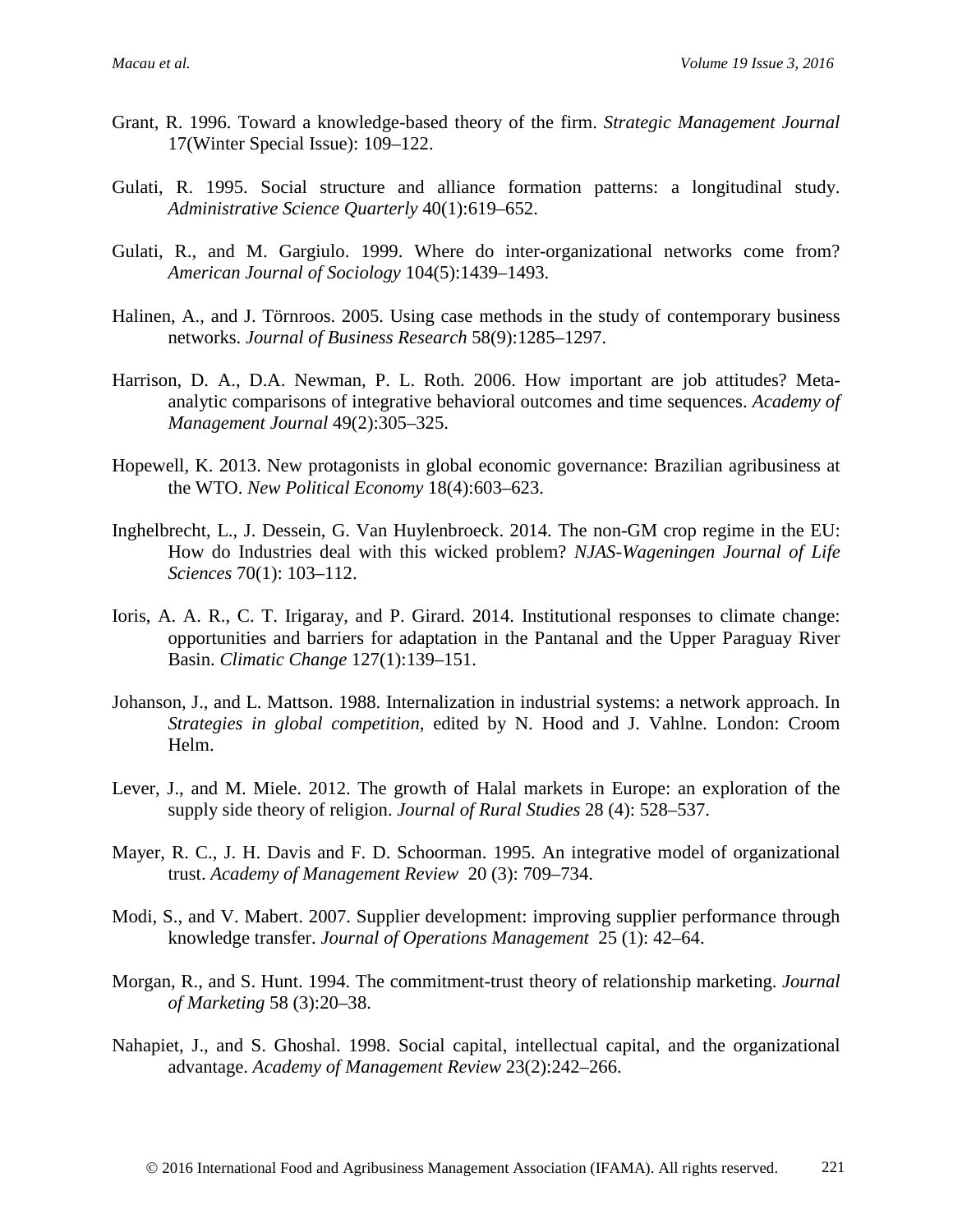- Nohria, N. 1992. Is a network perspective a useful way of studying organizations? In *Networks and organizations: Structure, form, and action*, edited by N. Nohria and R. Ecles. Boston: Harvard Business School press.
- Polanyi, M. 1966. *The Tacit Dimension*. Garden City: Anchor Day.
- Powell, W., Smith-Doer, L. 1994. Networks and Economic Life. In *The Handbook of Economic Sociology*, edited by N. Smelser and R. Swedberg. Princeton: Princeton University Press.
- Ruyter, K., Semeijn, J. 2002. Forging Buyer-seller relationships for total quality management in international business: the case of the European cement industry. *Total Quality Management* 13(3): 403–417.
- Ryan, J. (1999) *Race and Ethnicity in Multi-ethnic Schools: A Critical Case Study*, Clevedon, U.K.: Multilingual Matters.
- Sako, M. 1998. Does trust improve business performance? In *Trust within and between organizations*, edited by R. Bachmann and C. Lane. Oxford: Oxford University Press.
- Takeuchi, H. 2001. Towards a universal management concept of knowledge. In *Managing industrial knowledge: creation, transfer, and utilization*, edited by I. Nonaka and D. J. Teece. Thousand Oaks: Sage.
- Traunmüller, R. 2010. Moral communities? Religion as a source of social trust in a multilevel analysis of 97 German regions. *European Sociological Review* doi: 10.1093/esr/jcq011.
- USDA. 2016. Livestock and Poultry: World Markets and Trade. http://www.fas.usda.gov/data/ livestock-and-poultry-world-markets-and-trade
- van der Spiegel, M., H. van der Fels-Klerx, P. Sterrenburg, S. van Ruth, T. vanDijik. 1997. Discourse as structure and process. Thousand Oaks: Sage.
- van Wardeen, F., and R. van Dalen. 2013. Halal and the moral construction of quality: how religious norms turn a mass product into a singularity. In *Constructing quality. The classification of goods in market*, edited by J. Beckert, and C. Musselin. Oxford: Oxford University Press.
- Verbeke, W., P. Rutsaert, K. Bonne, and I. Vermeir. 2013. Credence quality coordination and consumers' willingness-to-pay for certified Halal labeled meat. *Meat Science* 95(4):790– 797.
- Verdouw, C. N., R. M. Robbemond, J. Wolfert. 2015. ERP in agriculture: Lessons learned from the Dutch horticulture. *Computers and Electronics in Agriculture* 114(1): 125–133.